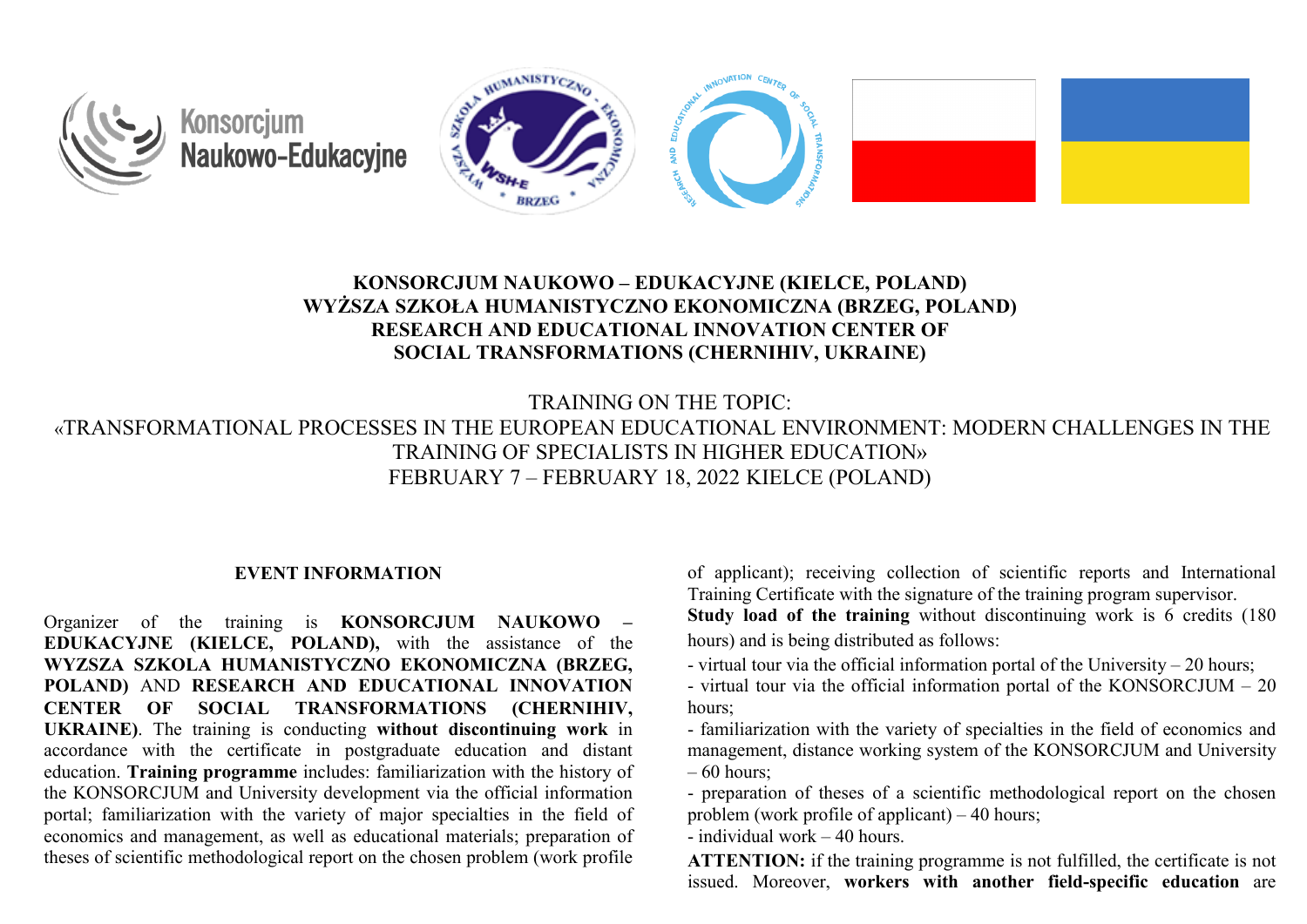recommended to receive a separate certificate of confirmation of training theme's conformity with the work profile of applicant. The certificate of confirmation is issued by the **RESEARCH AND EDUCATIONAL INNOVATION CENTER OF SOCIAL TRANSFORMATIONS (CHERNIHIV, UKRAINE)**. The confirmation certificate cost is charged extra **(150 hryvnias)**.

**Training Certificate is the document that confirms an international experience of a candidate for the degree of Associate Professor and Professor in accordance with a new Procedure for Awarding Scientific Degrees in Ukraine, and also is taking into consideration in licensing and accreditation of educational services.**

#### **Contact representative in Ukraine**:

**Grygoriy Starchenko,** Doctor of Economics, Associate Professor, Head of Research and Educational Innovation Center of Social Transformations.

#### **INFORMATION ON PARTICIPATION**

Educational research workers of higher educational establishments, research workers of scientific institutions, doctoral and postgraduate students, degree seeking applicants are allowed to participate in the training.

Participants should send up to **7 February 2022 (inclusive)** the following: 1) theses of scientific methodological report by the work profile of applicant; 2) application – google form; 3) scanned copy of registration fee payment receipt to e-mail – internship[@reicst.sgv.in.ua](mailto:%D1%96nternship@reicst.sgv.in.ua)

**Languages of report theses:** Polish, Ukrainian, Russian, English.

#### **LIST OF SPECIALITIES TO PARTICIPATE IN TRAINING:**

| 0111 Education science                                      | 0413 Management and administration |
|-------------------------------------------------------------|------------------------------------|
| 0112 Training for pre-school teachers                       | 0421 Law                           |
| 0113 Teacher training without subject<br>specialisation     | 0542 Statistics                    |
| 0114 Teacher training with subject<br>specialisation        | 0611 Computer use                  |
| 0114 Teacher training with subject<br>specialisation (prof) | 0721 Food processing               |

| 0113 Teacher training without subject (spec)  | 0723 Textiles (clothes, footwear and leather)      |  |
|-----------------------------------------------|----------------------------------------------------|--|
| 0413 Management and administration            | 0731 Architecture and town planning                |  |
| (culture)                                     |                                                    |  |
| 0222 History and archaeology                  | 0811 Crop and livestock production                 |  |
| 0223 Philosophy and ethics                    | 0821 Forestry                                      |  |
| 0314 Sociology and cultural studies           | 0912 Medicine                                      |  |
| 0231 Language acquisition                     | 0921 Care of the elderly and of disabled<br>adults |  |
| 0311 Economics                                | 0923 Social work and counselling                   |  |
| 0312 Political sciences and civics            | 1013 Hotel, restaurants and catering               |  |
| 0313 Psychology                               | 1015 Travel, tourism and leisure                   |  |
| 0314 Sociology and cultural studies (Soc)     | 1031 Military and defence                          |  |
| 0321 Journalism and reporting                 | 1022 Occupational health and safety                |  |
| 0411 Accounting and taxation                  | 0413 Management and administration (Publ)          |  |
| 0412 Finance, banking and insurance           | 0312 Political sciences and civics (IER)           |  |
| 0413 Management and administration<br>(Gover) | 0311 Economics (IER)                               |  |
| 0414 Marketing and advertising                | 0421 Law (INT)                                     |  |

### **REQUIREMENTS FOR THESES**

- $\checkmark$  The length of theses is up to 5 pages with paper size A4 (297x210 mm), orientation – portrait;
- $\checkmark$  Margins: head, bottom and right 15 mm, left 20 mm;
- $\checkmark$  Font Times New Roman, size 14, line spacing 1,5;
- $\checkmark$  First line (font: bold italics, right aligned) last name and initials of an author, academic rank or scientific degree (for persons who have it), second line – (font: italics, right aligned) educational institution or work place, position;
- $\checkmark$  Next paragraph (bold font, in capital letters, right aligned) title of theses;
- $\checkmark$  Next line text of theses, justified, with a left indent 10 mm, without pagination;
- $\checkmark$  References are placed at the end of the text titled "References", in-text citations are enclosed in square brackets specifying sequence number of the source by the list and page number separated with comma, e.g.: [7, p. 21-25].

### **REGISTRATION FEE**